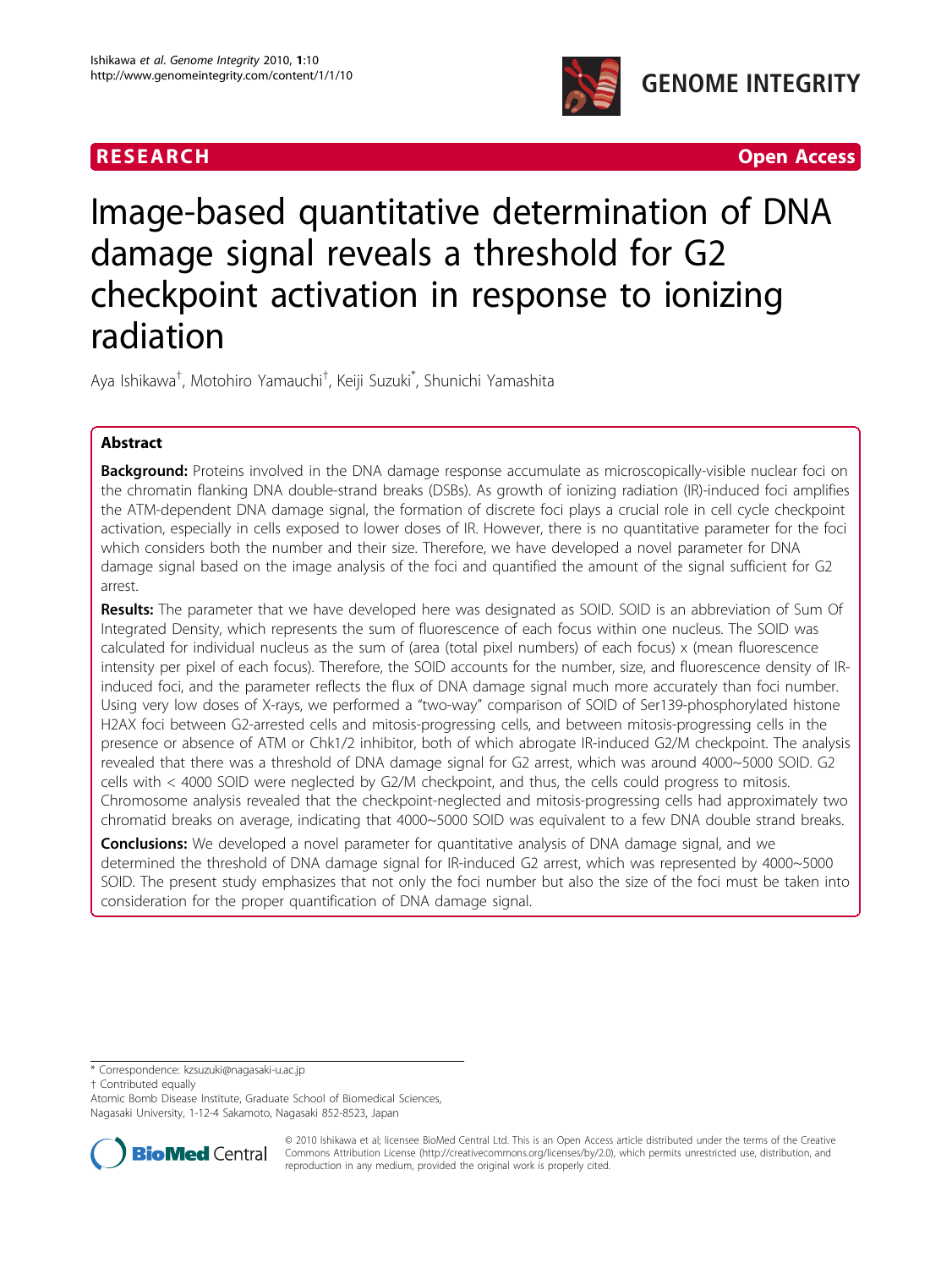## Background

Cell cycle checkpoint is the mechanism that secures integrity of the genome. It is activated by DNA damage caused by DNA damaging agents, such as ionizing radiation [[1\]](#page-9-0). Activated checkpoints halt cell cycle progression or execute cell death. Three major cell cycle checkpoints induced by IR include G1 checkpoint preventing G1-S transition, intra-S checkpoint halting DNA replication, and G2/M checkpoint that inhibits G2 cells to enter mitosis [[2\]](#page-9-0). The master regulator of the IRinduced cell cycle checkpoints is ataxia telangiectasia mutated (ATM) protein, a serine/threonine kinase which belongs to a phospho-inositide 3-kinase (PI3K) related kinase family [[3](#page-9-0)]. ATM protein form inactive dimers or higher-order multimers in unstressed cells, but it is activated through intermolecular autophosphorylation at Ser1981 and monomerization in response to alteration of chromatin structure induced by DNA double-strand breaks or other chromatin-perturbing treatments [[4](#page-9-0)]. A recent proteomic study revealed that, in response to IR, ATM phosphorylates > 900 serine and/ or threonine residues on > 700 proteins including factors involved in cell cycle checkpoints, such as Chk2 and p53 [[5\]](#page-9-0), and, thus, ATM transactivates DNA damage checkpoints. In G2/M checkpoint, ATM activates Chk2 through phosphorylation at Thr68 [[6,7\]](#page-9-0). Then, activated Chk2 phosphorylates and negatively regulates CDC25C, which is the positive regulators for the activity of cdc2/cyclinB required for mitosis entry [\[8\]](#page-9-0).

Recently, phosphorylated forms of such downstream factors have been treated as surrogate markers for DNA damage signaling. For example, several studies unraveled that histone H2AX, which is a subtype of histone H2A, and constitutes 2-25% of total H2A protein, was phosphorylated at Ser139 by ATM in response to DSBs. Phosphorylation of histone H2AX spans several mega base pairs of chromatin flanking DSBs [[9-12](#page-9-0)], and thus, phosphorylated histone H2AX can be microscopically visible as nuclear foci by immunofluorescence staining using specific antibody recognizing phosphorylated forms of histone H2AX [\[13](#page-9-0)]. It is now generally considered that a focus of phosphorylated H2AX, also called as gamma-H2AX focus, represents a single DSB, because the number of foci per cell immediately after IR is very close to theoretically-estimated DSB number after given doses of IR [[13](#page-9-0)]. Thus, phosphorylated H2AX foci are now widely used as an indicator for DSBs [[14\]](#page-9-0). However, more recent studies also revealed that phosphorylated H2AX foci is not just an indicator for DSBs, but also a platform playing an essential role in DNA damage signaling. It was reported that a number of other proteins also form the colocalized foci with phosphorylated H2AX foci, whose colocalization was totally relied on H2AX phosphorylation. Such proteins include MDC1, 53BP1, RNF8, MRE11-Rad50-NBS1 complex [[4](#page-9-0),[15-24\]](#page-9-0). Moreover, these foci-forming proteins are critical for accumulation of phosphorylated ATM at focal site, and therefore, they are considered to be involved in ATM-dependent DSB response [[25](#page-9-0)-[27](#page-9-0)]. Indeed, depletion of H2AX phosphorylation or colocalized factors negatively affects IR-induced checkpoint, especially, in cells exposed to lower doses of IR [[17,21,24](#page-9-0),[28,29](#page-9-0)].

We previously demonstrated that persistent Ser1981 phosphorylated ATM foci grow in size after IR, and the foci size of the phosphorylated ATM is well correlated with phosphorylation levels of p53 at serine15, which is the direct target of ATM. It is indicated that foci growth could be an essential mechanism for amplifying the DNA damage signal for G1 checkpoint activation [[30](#page-9-0)]. Otherwise, inappropriate DNA damage amplification fails in executing G1 arrest, as shown in AT and NBS cells [[30](#page-9-0)]. While the DNA damage signal amplification is indispensable for G1 arrest, a role of amplification of DNA damage signal in G2 checkpoint activation remains to be determined.

In the present study, we developed a novel quantitative parameter for DNA damage signal. Because the number of foci is well correlated with the number of DSBs but the foci number might not be an appropriate index for the amount of DNA damage signal, our parameter integrates not only the number but also the size of IR-induced foci for proper quantification of DNA damage signal. The new parameter, SOID, represents the sum of fluorescence of each focus within one nucleus. The SOID was calculated for individual nucleus as the sum of (area (total pixel numbers) of each focus) x (mean fluorescence intensity per pixel of each focus), and it was expected to reflect the flux of DNA damage signal much more accurately than foci number. We performed a "two-way" comparison of SOID of Ser139 phosphorylated histone H2AX foci between G2-arrested cells and mitosis-progressing cells. The analysis revealed that there was a threshold of DNA damage signal for G2 arrest, which was around 4000~5000 SOID. Chromosome analysis revealed that the checkpoint-neglected mitosis-progressing cells had approximately two chromatid breaks on average, indicating that 4000~5000 SOID was equivalent to a few DNA double strand breaks.

#### Results

## Quantification of DNA damage signal involved in G2/M checkpoint activation

To quantify DNA damage signal sufficient for G2 arrest we compared the amount of DNA damage signal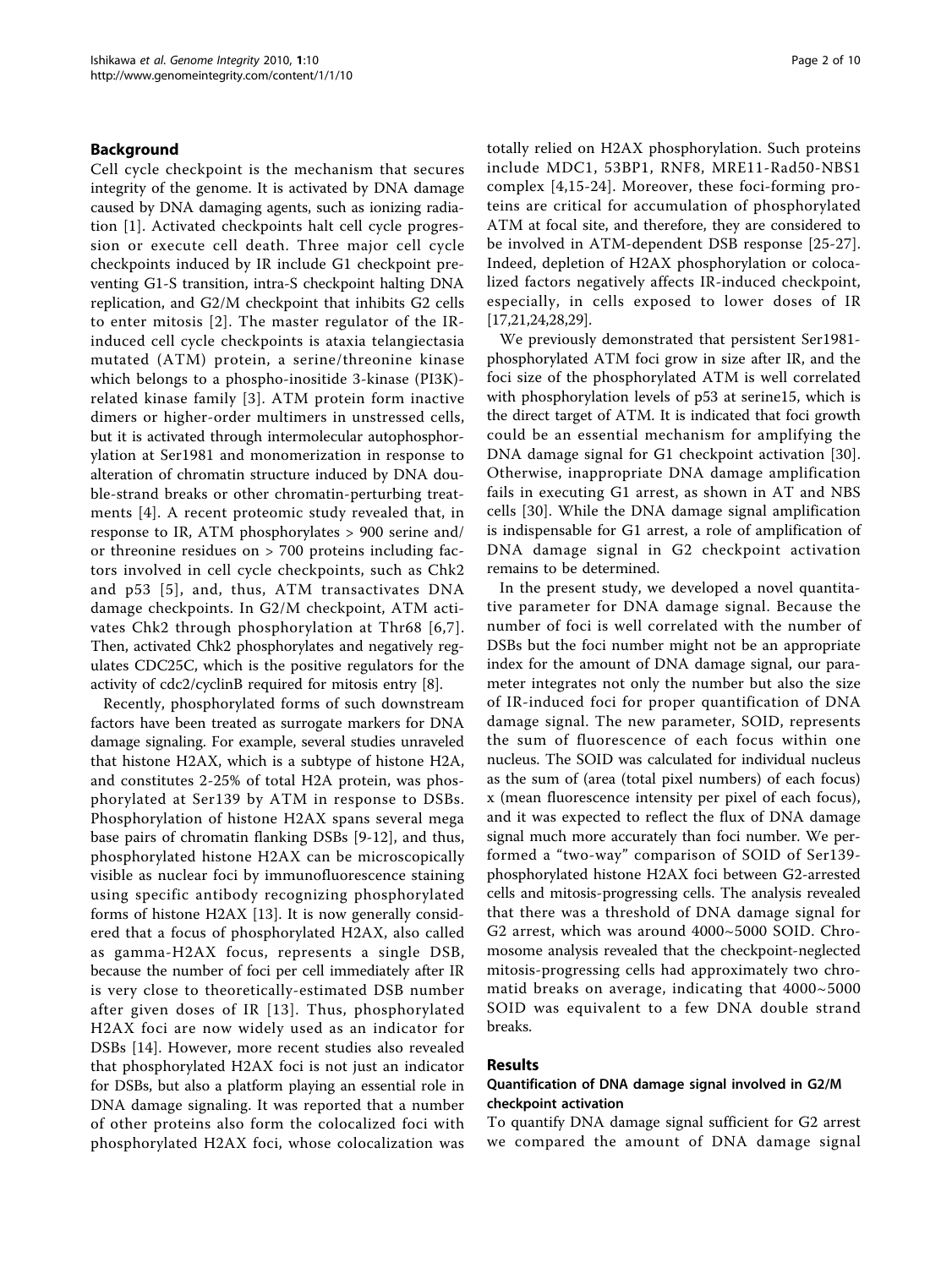<span id="page-2-0"></span>detected in G2-arrested cells with that in mitosis-progressing cells after IR. For this purpose, we decided to use very low doses of X-rays (0.02~0.4 Gy). Because higher doses of X-rays, such as 1 Gy, completely arrested G2 cells in our normal human primary fibroblasts, it prevented examination of signal amount left in mitosis-progressing cells. For example, no mitotic cells were observed in 7440 cells analyzed 2 hr after 1 Gy. We also quantified DNA damage signal in mitosisprogressing cells exposed to IR in the presence of inhibitors for ATM or Chk1/2, which enabled G2 to mitosis progression irrespective of the amount of DNA damage signal. For quantification of DNA damage signal, we used the foci of Ser139-phosphorylated histone H2AX. The size of phosphorylated H2AX foci well correlated with that of Ser1981-phosphorylated ATM foci, and phosphoryated H2AX foci could be detectable in mitotic cells [[31\]](#page-9-0). This was in contrast to the other DNA damage checkpoint factors like 53BP1, which were not detectable in mitosis [[32](#page-9-0)].

First, we examined the mitotic index 2 hr after irradiation with 0.02, 0.04, 0.08, 0.1, 0.2, and 0.4 Gy of X-rays in the presence or absence of KU55933 (10 μM) or SB218078 (2.5  $\mu$ M), which is well-established inhibitor for ATM and Chk1/2, respectively [[33,34\]](#page-9-0). Mitotic cells were identified by immunofluorescence staining of Ser10-phosphorylated histone H3. The mitotic index was decreased dose-dependently in the absence of the inhibitors, indicating that G2 arrest was efficiently induced even by low doses of X-rays (Figure 1). We found that G2 arrest was largely dependent on ATMdependent chk2 activation, as it was almost abrogated in the presence of KU55933 or SB218078 even after 0.4 Gy (Figure 1). Next, we compared the number of phosphorylated H2AX foci between G2 cells and mitotic cells 2 hr after X-irradiation. G2 cells were distinguished from mitotic cells by weaker intensity and more rugged and discontinuous pattern of phosphorylated histone H3 staining. Representative photos presented in Figure [2](#page-3-0) showed that the number of foci in mitosis-progressing cells was not always less than that observed in G2 cells. However, we noted that the size of the foci was much smaller in mitosis-progressing cells. Dose-dependent induction of foci in G2 and mitotic cells, shown in Figure [3,](#page-3-0) also indicated that there was no apparent difference in the foci numbers between G2 cells and mitotic cells. For example, similar foci numbers were observed in G2 and mitotic cells exposed to 0.4 Gy of X-rays, whose dose clearly induced G2 arrest in substantial proportion of cells (Figure 1). Because the weaker fluorescence intensity was commonly observed in the foci of mitosis-progressing cells, it was indicated that the size of foci in addition to the foci number should be taken into consideration, when the amount of DNA damage



signal was evaluated based upon the foci. Therefore, we invented a novel parameter, into which the foci number, the foci size, and fluorescence intensity of each focus were all integrated.

The new parameter was designated as SOID, which represents the sum of fluorescence of each focus within one nucleus. The SOID was calculated for individual nucleus as the sum of (area (total pixel numbers) of each focus) x (mean fluorescence intensity per pixel of each focus). As shown in Figure [4,](#page-3-0) SOID values were calculated for each nucleus. For example, the numbers of foci in I and II nuclei are 12 and 9, respectively, whereas the SOID values are calculated as 7092 and 3148. The relationship between the SOID values and the numbers of foci was examined in cells exposed to 0.4 Gy of X-rays (Figure [5\)](#page-3-0). We observed no close relation between the numbers and the SOID values by linear regression analysis (correlation coefficient  $R = 0.68$ ), confirming that the foci numbers alone were insufficient for evaluating the amount of DNA damage signal. Then, dose-dependent increase in the SOID values is determined 2 hours after 0.4 Gy of X-rays (Figure [6](#page-4-0)). At this time point, the number of foci was approximately a half of that of the foci initially formed, according to DNA repair. Some of the foci became smaller, while the persisted foci tended to grow. Therefore, the amount of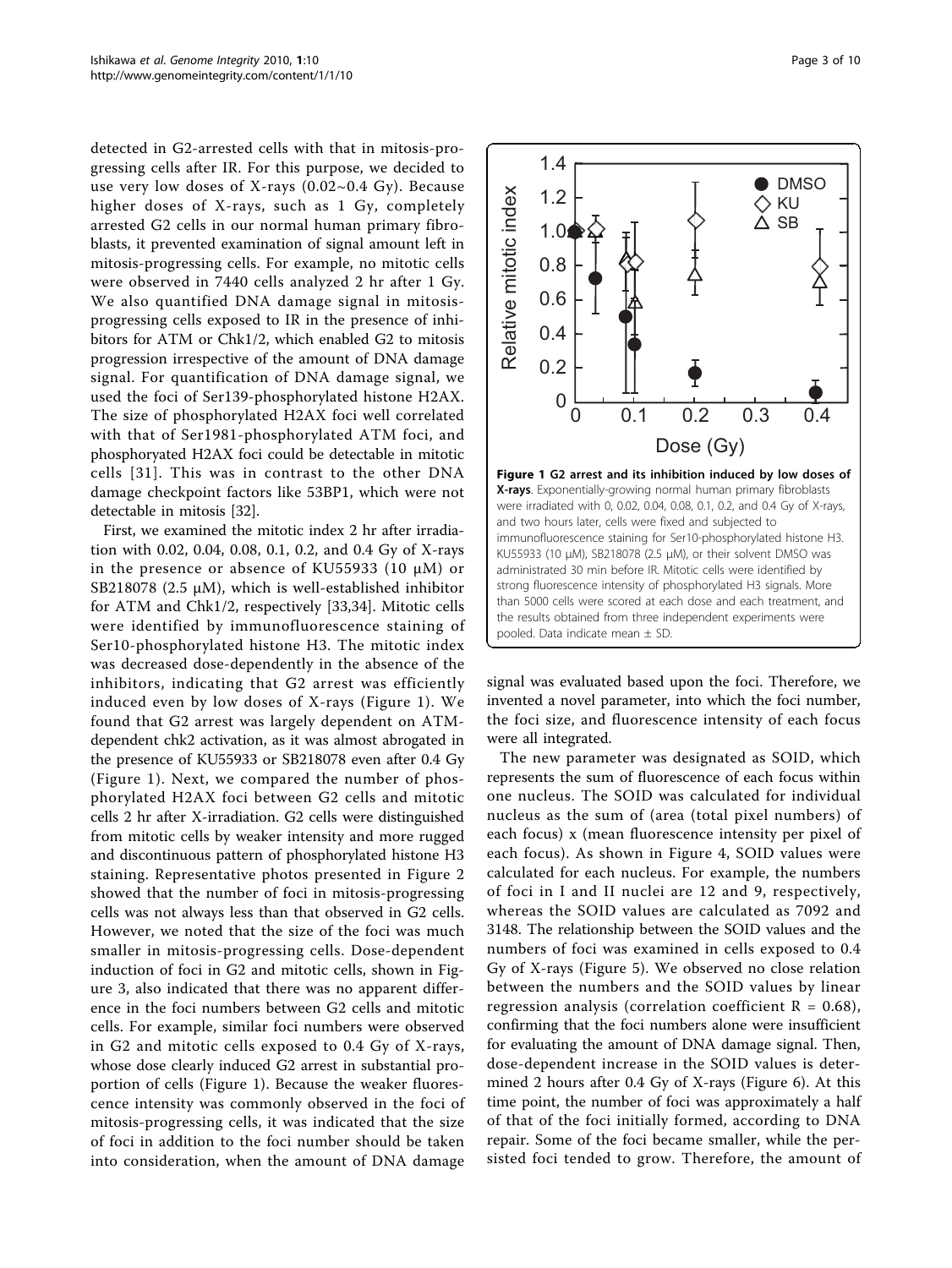<span id="page-3-0"></span>

fluorescence of each focus was quite different. As a result, the SOID values showed large deviation, but we observed a tendency of dose-dependent increase above 0.1 Gy.

# Threshold of SOID for G2 arrest

In order to determine a threshold for G2 arrest, we performed a "two-way" comparison of the SOID. Namely,



one is between G2-arrested cells and mitosis-progressing cells, and the other is between mitotic cells cultured after X-irradiation in the presence or absence of G2/M checkpoint inhibitors. Exponentially-growing normal human primary fibroblasts were irradiated with 0.4 Gy of X-rays and fixed at 2 hr after IR. The inhibitors or their solvent DMSO was administrated 30 min before IR until 30 minutes before the time of sample preparation. Because KU55933 by itself affected the foci formation of phosphorylated histone H2AX, it was washed out 30 min before fixation to recover size and fluorescence intensity of the foci.





fibroblasts were irradiated with 0.4 Gy of X-rays, and two hours later, cells were fixed and subjected to immunofluorescence staining for Ser139-phosphorylated H2AX and Ser10-phosphorylated H3. The SOID values and the number of foci were examined in G2 cells. The SOID was measured as described in Methods. The SOID values and the corresponding foci numbers were plotted.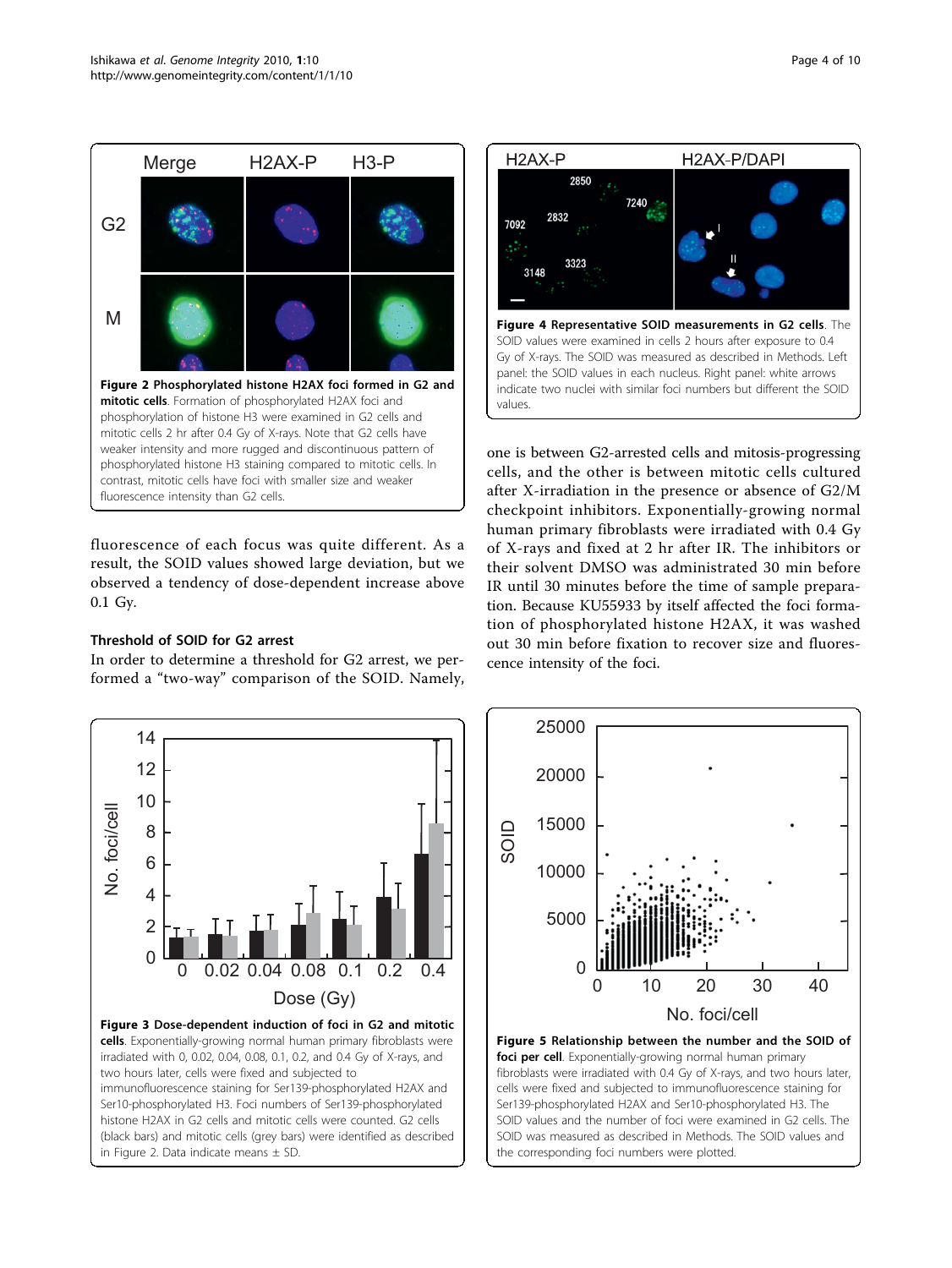<span id="page-4-0"></span>

A clear difference in the SOID distribution was observed at 0.4 Gy. The SOID values spanned between 0 to 6000 in 0.4 Gy-irradiated G2 cells (Figure [7B](#page-5-0)), however, mitotic cells with > 4000 SOID were rarely observed after 0.4 Gy (Figure [7D\)](#page-5-0). We found that 7% of cells showed the SOID over 4000 in G2 cells but not in mitosis-progressing cells. This result suggested that cells with > 4000 SOID were unable to enter mitosis. Therefore, we confirm this with cells exposed to 1.0 Gy of Xrays. As 1.0 Gy of X-rays induced G2 arrest, no mitotic cells were detected 2 hours after X-irradiation (Figure [7G](#page-5-0)). In G2 cells, we found the SOID values expanding for over 15000 (Figure [7E](#page-5-0)). Since we found cells released from G2 arrest after 6 hours, the samples were prepared at 6, 8 and 12 hours after X-irradiation. The compiled data showed that 6% of G2 cells had the SOID over 4000 (Figure [7F](#page-5-0)), whereas that of mitotic cells was below 4000 (Figure [7H](#page-5-0)). Then, the SOID was compared between G2 cells and mitosis-progressing cells exposed to 0.4 Gy of X-rays in the presence or absence of the inhibitors. The SOID value in mitosis-progressing cells is significantly lower than that of G2 cells, while they are not very different when ATM activity is inhibited (Figure [8\)](#page-5-0). In cells treated with KU55933 or SB218078, the SOID value spanned 0 - 7000 and 0 - 8000 in mitosis-progressing cells, respectively (Figures [9D](#page-6-0) and [9H\)](#page-6-0), and we confirmed the SOID distribution was not significantly varied between G2 and mitotic cells. Thus, it was confirmed that G2 cells with > 4000 SOID was restricted to progress into mitosis in the presence of G2/M checkpoint. While most of the mitosisprogressing cells showed SOID value not more than 3000, there were very few but some mitosis-progressing cells with more than 3000 SOID. Therefore, we concluded that the threshold of SOID value for G2 arrest was estimated to be between 4000~5000.

## Relationship between SOID value and the number of chromomatid breaks

As the threshold of SOID value for G2 arrest was estimated to be between 4000~5000, we then asked what is the cytological damage corresponding to 4000~5000 SOID. We analyzed chromatid breaks in mitosisprogressing cells 2 hr after 0.02-0.4 Gy of X-rays (Figure [10\)](#page-6-0). Colcemid (0.1 μg/ml) was treated from immediately after IR to 2 hr after IR to collect metaphase cells. Here, we again used KU55933 to inhibit G2/M checkpoint. To make experimental setting consistent with the SOID analysis, KU55933 was washed out 30 min before metaphase harvest. We found the induction of chromatid breaks with doses  $\geq 0.02$  Gy, but the frequency was not affected by KU55933 treatment in X-irradiated population with up to 0.08 Gy. This was in agreement with the result that 0.02-0.08 Gy of X-rays induce G2 arrest only a fraction of cells, if any (Figure [1](#page-2-0)). At higher doses the difference became more evident. With 0.4 Gy of X-rays, approximately one chromatid break per cell was observed in mitosis-progressing cells, whereas it was significantly increased by KU55933-treatment ( $p < 0.01$ ). Average number of chromatid breaks per cell were 0.96 and 2.08 in the control and KU55933-treated population, respectively. As approximately 45% of metaphases showed chromatid breaks (Table [1](#page-7-0)), the number of chromatid breaks in cells with chromosome aberrations was estimated as around two. Thus, it was indicated that 4000~5000 SOID was equivalent to approximately two chromatid breaks, which correspond to a few DNA double strand breaks.

## **Discussion**

Here we developed a novel parameter for quantifying DNA damage signal considering both the number and the size of the foci induced by IR. The new parameter, SOID, reflected an integrated amount of DNA damage signal in a single cell. We previously demonstrated that Ser15-phosphorylation level of p53 depends on focus size of Ser1981-phosphorylated ATM, and a single persistent phosphorylated ATM focus can deposit and emit DNA damage signal sufficient for G1 checkpoint induction through focus growth [[30\]](#page-9-0). The finding indicates that not only the foci number, but also the foci size must be taken into consideration when DNA damage signal of foci is quantified. Indeed, we failed to observe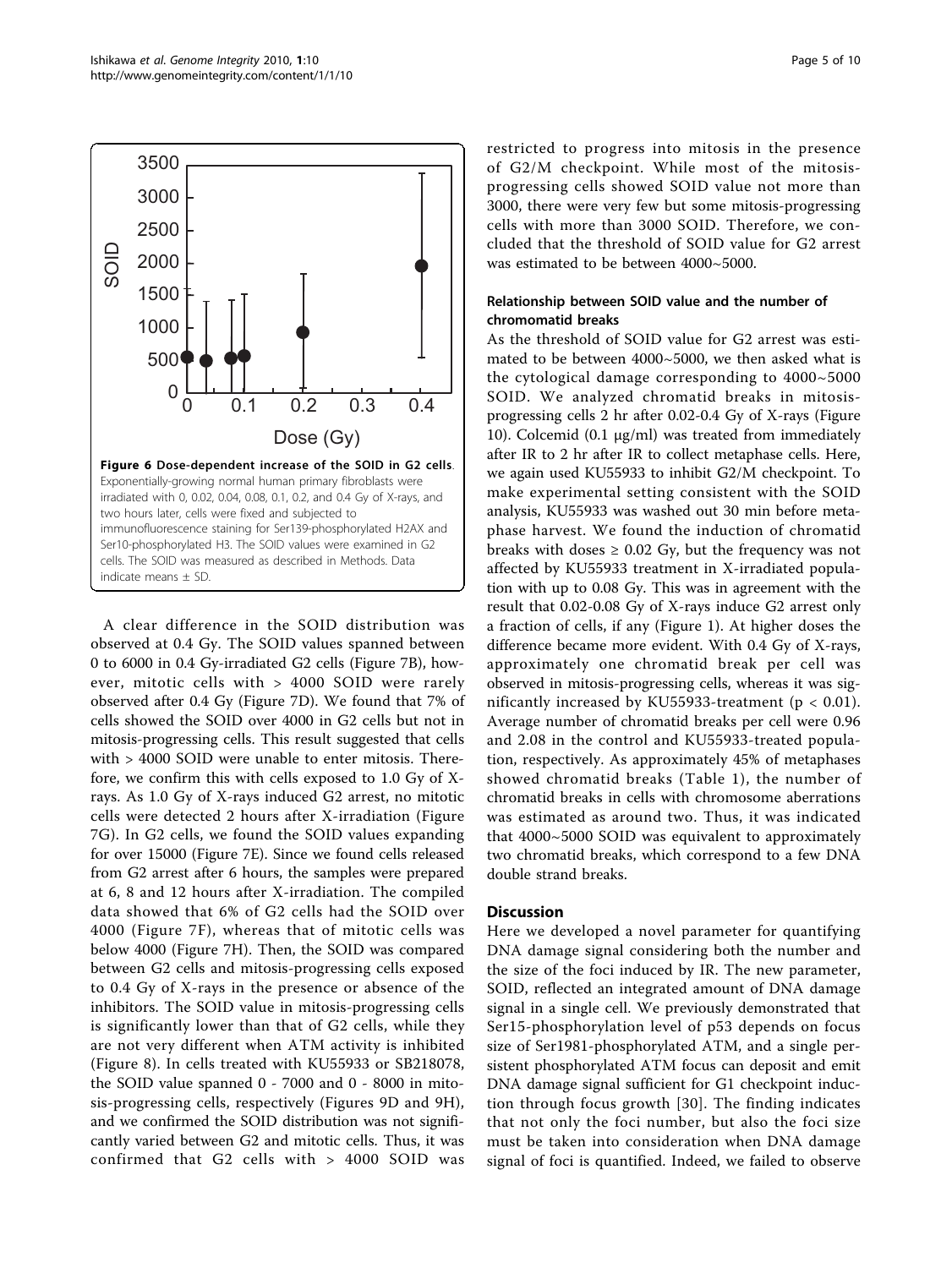<span id="page-5-0"></span>

significant difference in the number of phosphorylated H2AX foci between G2-arrested cells and mitosis-progressing cells after 0.4 Gy, while the dose induced apparent G2 arrest (Figure [3](#page-3-0)). In contrast, the SOID values visualized the difference between G2-arrested cells and mitosis-progressing cells. Thus, SOID could be



a valuable parameter to qualify the amount of DNA damage signal required for G2/M checkpoint activation. As shown in Figure [4](#page-3-0), it was quite evident that there was marked variations in the size and fluorescence intensity in each focus. Although the reason for the difference is currently unknown, one possible explanation could be that a focus with smaller size and weaker intensity may represents a residual signal of a DSB that is rejoined just before sample fixation. In any case, such possibility could also be the reason why the similar number of foci gives different SOID value between G2 arrested cells and mitosis-progressing cells. Thus, it can be concluded that the SOID is the better indicator for the quantity of DNA damage signals than the foci number alone.

A two-way comparison of the SOID between G2 arrested cells and mitosis-progressing cells, and between mitosis-progressing cells in the presence or absence of ATM or Chk1/2 inhibitor revealed that there was a threshold of SOID for G2 arrest, which is about 4000~5000. Our results demonstrated that most G2 cells with < 3000 SOID can evade G2/M checkpoint, however, there still be some few mitosis-progressing cells more than 3000 SOID. Therefore, it is more appropriate to conclude that the threshold of SOID for G2 arrest is about 4000~5000. Chromosome analysis revealed that such checkpoint-neglected cells progress to mitosis harbored ~2 chromatid breaks/cell. According to the previous estimation, in which one premature chromosome condensation (PCC) break is equated to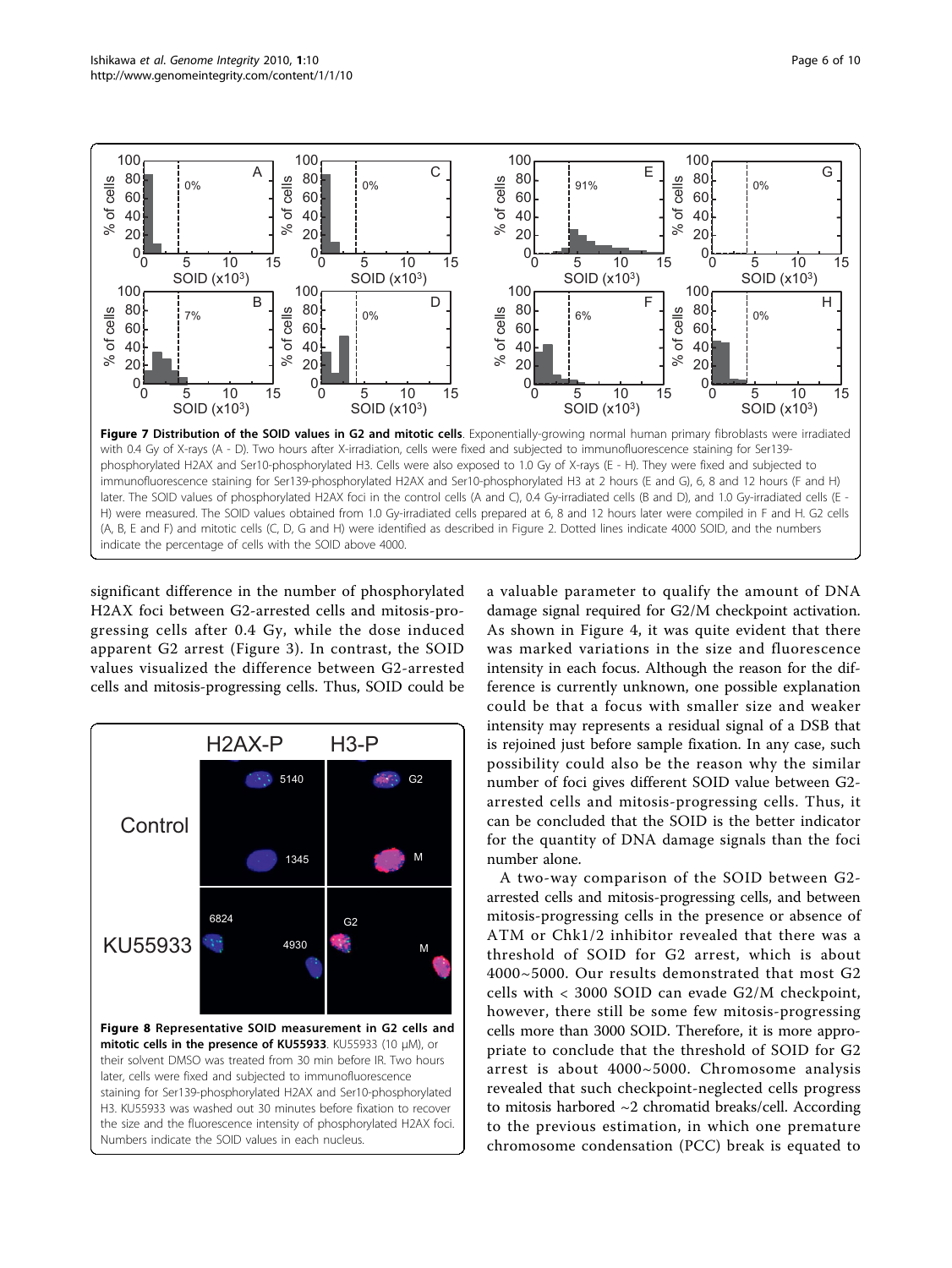<span id="page-6-0"></span>

3~6 DSBs, 4000~5000 SOID could correspond to similar amount of DSBs [[35\]](#page-9-0). In fact, foci number in Figure [3](#page-3-0) was 7~9, which was comparable to the estimation. In contrast, inhibition of G2/M checkpoint by KU55933 or SB218078 allowed cells with  $\geq$  4000 SOID to enter mitosis (Figures 9). Inhibition of G2/M checkpoint by



KU55933 also increased the number of chromatid breaks/cell, which was most pronounced after 0.4 Gy. These results indicate that the SOID value  $\geq$  4000 is biologically relevant. Cells with such amount of DNA damage signal of IR-induced foci elicit G2/M checkpoint, thereby minimizing the frequency of chromosome aberration in mitosis-progressing cells.

Previously, Deckbar et al. reported that G2/M checkpoint was imperfect, and its release occurred at a point when  $\sim$ 3.5 PCC breaks and 10 $\sim$ 20 phosphorylated H2AX foci left. Based on the above estimation, they correspond to 10~20 DSBs remained [\[35\]](#page-9-0). We found that their threshold was clearly higher than that obtained in the present study. Although the reason for this discrepancy is not clear, a couple of points can be discussed. One of which is the size of the foci. We observed that there was an inverse relationship between the size and the number of foci. In fact, the size of the foci in cells with 10~20 foci was relatively small. Therefore, it seemed likely that the integrated DNA damage signal might be lower than the threshold, even the number of foci was 10~20. The second point could be the procedure used for counting the foci number. In the previous study, foci numbers in CENP-F-positive G2 cells exposed to 1 Gy of X-rays were counted. The number of the initial foci could be higher, and foci number was not determined in mitosis released from G2 arrest. In our examination, we counted foci numbers in phospho-H3-positive mitotic cells, predominantly in prophases. Therefore, we could determine the exact number of foci in cells passed through G2 arrest. Although these might or might not be the primary reason for the discrepancy, these observations again strengthened our claim that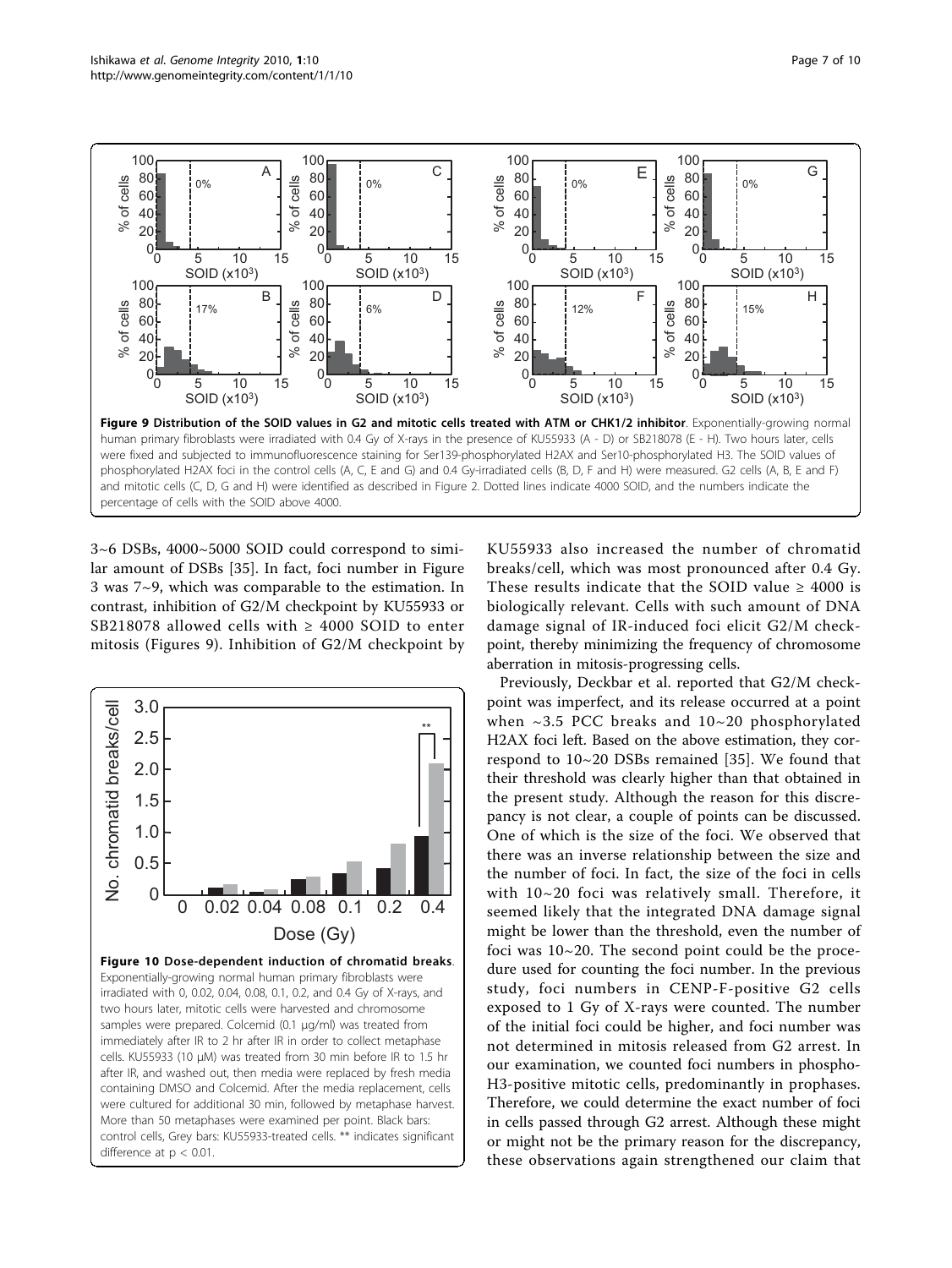| <b>Treatment</b> | No. metaphases analyzed | No. metaphases with aberrations | No. of chromatid breaks |
|------------------|-------------------------|---------------------------------|-------------------------|
| Control (+DMSO)  |                         |                                 |                         |
| $0\ Gy$          | 55                      |                                 |                         |
| 0.02 Gy          | 59                      |                                 | 8                       |
| 0.04 Gy          | 61                      | 3                               | 3                       |
| 0.08 Gy          | 75                      | 11                              | 16                      |
| $0.1\,$ Gy       | 70                      | 15                              | 21                      |
| 0.2 Gy           | 50                      | 14                              | 18                      |
| 0.4 Gy           | 55                      | 25                              | 53                      |
| +KU55933         |                         |                                 |                         |
| $0\ Gy$          | 54                      | 0                               | $\mathbf{0}$            |
| 0.02 Gy          | 56                      | 9                               | 9                       |
| 0.04 Gy          | 64                      | 5                               | 5                       |
| 0.08 Gy          | 61                      | 11                              | 15                      |
| $0.1\ Gy$        | 53                      | 19                              | 25                      |
| 0.2 Gy           | 50                      | 31                              | 42                      |
| 0.4 Gy           | 51                      | 42                              | 106                     |
|                  |                         |                                 |                         |

<span id="page-7-0"></span>Table 1 chromatid breaks induced by various doses of x-rays

Cells were treated with KU55933 (10 μM) 30 minutes before irradiation until 30 minutes before metaphase harvest. Immediately after irradiation, colcemid (0.1 μM) was added to the medium, and cells were incubated for 2 hours. Then, metaphases were collected and chromosome samples were prepared as described in **Methods** 

not only the number but also the size of the foci must be considered in order to quantify the amount of DNA damage signal based on the foci.

## **Mathods** Cell culture and irradiation

Since the foci of phosphorylated histone H2AX were proved to be the most suitable and trustable surrogate marker for DSBs, several procedures have been developed to quantitate the amount of foci [[14\]](#page-9-0). Once a reliable antibody against phophorylated H2AX foci was established, image-based assay was introduced to count the number of foci [[36](#page-9-0)]. However, as described above, these assays were to count the number of foci and they were unable to measure the size of foci. Subsequently, flow-cytometry was introduced for automatic quantification of DNA damage signal based on total fluorescence obtained by immunofluorescnce assay [[37,38\]](#page-9-0), however, the assay could not account for the number of foci. Our current technique could unite these two procedures, which made the quantification of both the foci number and the size possible. The SOID value could be a novel parameter to evaluate DNA damage signal essential for genome integrity maintenance.

# Conclusions

We developed a novel parameter for quantitative analysis of DNA damage signal, and we determined the threshold of DNA damage signal for IR-induced G2 arrest, which was represented by SOID 4000~5000. The present study emphasized that not only the foci number but also the size of the foci must be taken into consideration for the proper quantification of DNA damage signal.

Low passage (4-9) normal human diploid primary fibroblasts were cultured in minimal essential Eagle's media (MEM) containing 10% fetal bovine serum (Thermo Fisher Scientific, USA) [[30](#page-9-0)]. One to  $4 \times 10^4$ cells were seeded onto 22 x 22 mm coverslips in 35 mm dishes. Two days later, cells were irradiated with X-rays from Xray generator (ISOVOLT TITAN 320, GE, USA) at 200 kV and 15 mA with a 0.5 mm copper filter at a dose rate of 0.2082 Gy/min. ATM inhibitor, KU55933 (Calbiochem, USA) was dissolved in DMSO to prepare 20 mM stock solution, and was treated at a final concentration of 10 μM. The KU55933 was treated from 30 min before X-ray-irradiation, and was washed out 30 min before fixation to recover size and fluorescence intensity of phosphorylated H2AX foci. Chk1/2 inhibitor, SB218078 (Calbiochem, USA) was dissolved in DMSO to prepare 2.5 mM stock solution, and was treated at a final concentration of 2.5 μM. The SB218078 was treated from 30 min before X-ray-irradiation to the time of fixation.

# Immunofluorescence staining

Cells were once washed with 1 x PBS<sup>-</sup>, and fixed with 4% formaldehyde in 1 x PBS<sup>-</sup> for 10 min, then permeabilized with 0.5% Triton  $X-100$  in 1 x PBS<sup>-</sup> for 5 min. After permeabilization, the primary antibodies were applied for 2 hr in a 37°C humidified  $CO<sub>2</sub>$  incubator. After washing with 1 x PBS<sup>-</sup>, the secondary antibodies conjugated with Alexa Fluor 488 or 594 (Invitrogen Life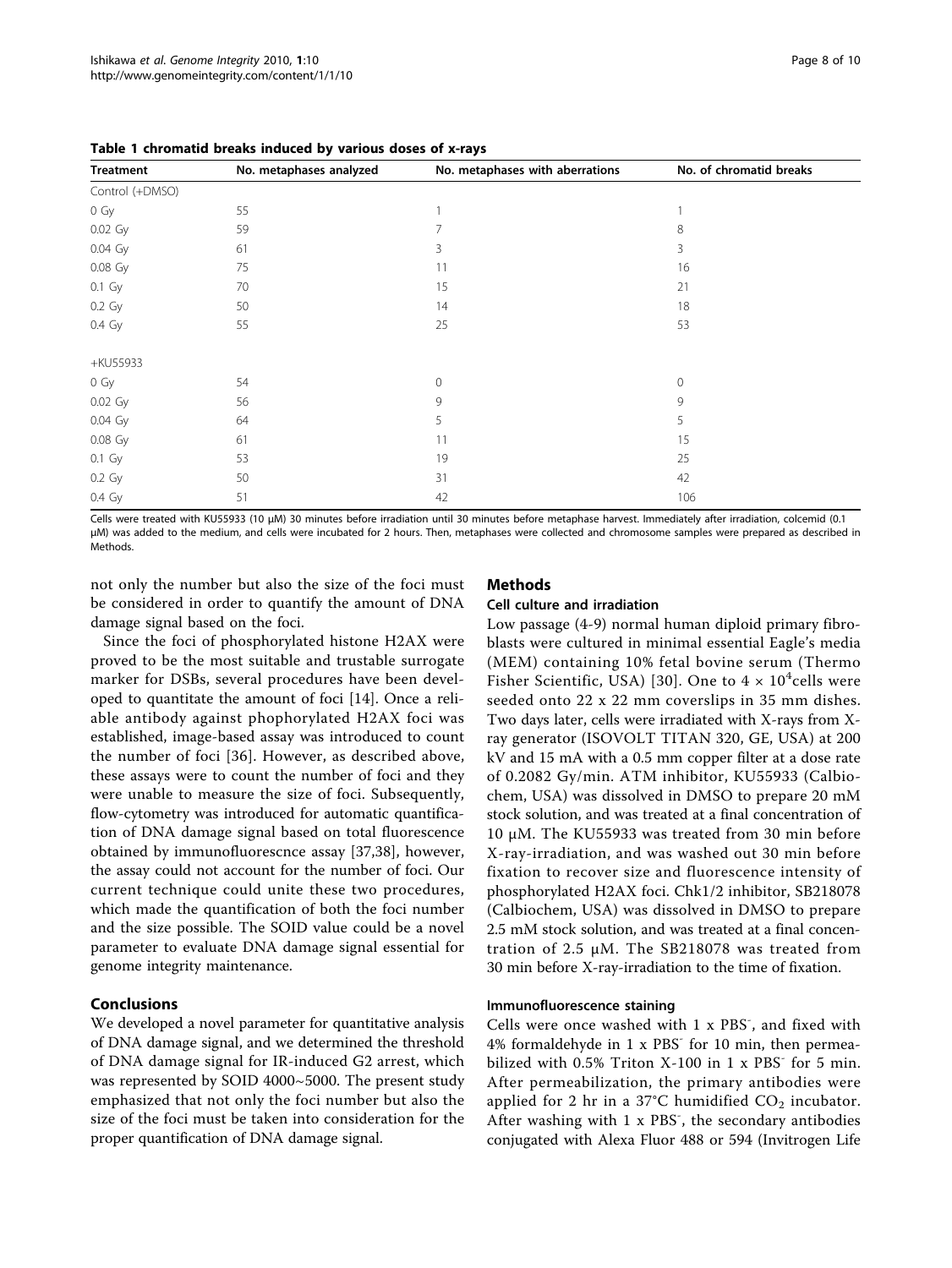Technologies Japan, Tokyo) were applied for 1 hr in the incubator. All antibodies were diluted in TBS-DT (20 mM Tris-HCl, pH7.6, 137 mM NaCl, 0.1% Tween 20, 125 μg/ml ampicillin, 5% skim milk). After washing with 1 x PBS- , the coverslips were mounted onto slide glasses with 10% Glycerol in 1 x PBS<sup>-</sup>. Nucleus was counterstained with DAPI. The primary antibodies used in this study were mouse anti-phosphorylated histone H2AX at serine 139 monoclonal antibody (clone 2F3, BioLegend, San Diego, CA), rabbit anti-phosphorylated histone H2AX at serine 139 polyclonal antibody (A300-081A, BETHYL, Montgomery, TX), mouse anti-phosphorylated histone H3 at serine 10 monoclonal antibody (Clone 3H10, Millipore Japan, Tokyo), rabbit anti-phosphorylated histone H3 at serine 10 polyclonal antibody (06-570, Millipore Japan, Tokyo).

## Determination of Mitotic cells

Cells were incubated with anti-phosphorylated histone H3 at serine 10 followed by the incubation with the Alexa Fluor-labeled secondary antibody. The samples were scanned and imaged using IN Cell Analyzer 1000 (GE Healthcare Japan, Tokyo). Two-dimensional digital images were acquired using a 20X, 0.45NA objective lens and a 12-bit charged coupled device camera (GE Healthcare Japan, Tokyo). Images were processed and analyzed by IN Cell Investigator software (GE Healthcare Japan, Tokyo), and a fraction of cells with strong fluorescence signal was gated as mitotic cells. The original images corresponding to these cells were recalled and nuclear morphology was examined. Cells with condensed chromosomes were judged as mitotic cells. More than 5000 cells were analyzed per point.

#### Measurement of the SOID of phosphorylated-H2AX foci

The samples were scanned and imaged using IN Cell Analyzer 1000 (GE Healthcare Japan, Tokyo). Twodimensional digital images were acquired using a 20X, 0.45NA objective lens and a 12-bit charged coupled device camera (GE Healthcare Japan, Tokyo). All images were captured with the same condition so that the background intensities were almost the same throughout the same series of experiments. Images were processed and analyzed by IN Cell Investigator software (GE Healthcare Japan, Tokyo). Nuclear area was determined by the DAPI fluorescence signal. Area (total pixel number) and mean fluorescence intensity per pixel of each phosphorylated-H2AX focus, and the number of foci per cell were obtained by IN Cell Investigator software using the original parameters provided by IN Cell Developer software (GE Healthcare Japan, Tokyo). Then, the SOID was calculated by IN Cell Investigator.

The SOID was defined as the sum of fluorescence of each focus within one nucleus. The SOID was calculated for individual nucleus as the sum of (area (total pixel numbers) of each focus) x (mean fluorescence intensity per pixel of each focus). We set background threshold of foci so that the foci number scored by IN Cell Analyzer is identical to that scored by eye. To compare the SOID values between G2 and mitotic cells, G2 cells were discriminated from mitotic cells based upon nuclear morphology and phosphorylated histone H3 signal. G2 cells had weaker intensity and more rugged and discontinuous pattern of phosphorylated histone H3 signal compared to mitotic cells. Mitotic cells showed condensed chromosomes, which became visible in prophase. As phosphorylated histone H2AX foci in metaphases and anaphases were not suitable for proper quantitative analysis, the SOID value in mitotic cells was calculated predominantly in prophases. Approximately 5000 cells from multiple coverslips were scanned.

## Preparation of chromosome samples and chromosome analysis

Exponentially-growing normal human primary fibroblasts were treated with 10 μM KU55933, or its solvent DMSO 30 min before irradiation. Then, cells were irradiated with 0.02, 0.04, 0.08, 0.1, 0.2, and 0.4 Gy of X-rays. Immediately after irradiation, Colcemid (Invitrogen Life Technologies Japan, Tokyo) was added at a final concentration of 0.1 μg/ml to collect metaphase cells. Two hours later, metaphases were harvested by brief trypsinization and tapping flasks. KU55933 was washed out 30 min before metaphase harvest to make experimental condition identical to the SOID experiment. Harvested cells were once washed with 1 x PBS<sup>-</sup>, and then, 0.075 M KCl was treated for 20 min at ambient temperature to swell cells. After the hypotonic treatment, cells were fixed with Carnoy's fixative (methanol : acetic acid =  $3:1$ ) for 30 min on ice. Then, cells were resuspended with appropriate volume of Carnoy's fixative, and dropped onto 70% ethanol-immersed slide glasses. After drying overnight, slide glasses were stained with 6.5% Giemsa staining solution. Chromatid breaks were scored by eye, and at least 50 metaphases were analyzed per point.

#### Data analysis

Wilcoxon rank test was used to evaluate significant difference between two groups. P values of less than 0.05 were considered significant difference.

#### Acknowledgements

This work was supported by Global COE program in Nagasaki University, and Grant-in-Aid for Scientific Research from Japan Society for the Promotion of Science.

#### Authors' contributions

AI conceived of the study, carried out the immunoflorescence study, and drafted the manuscript. MY carried out the immunoflorescence study,